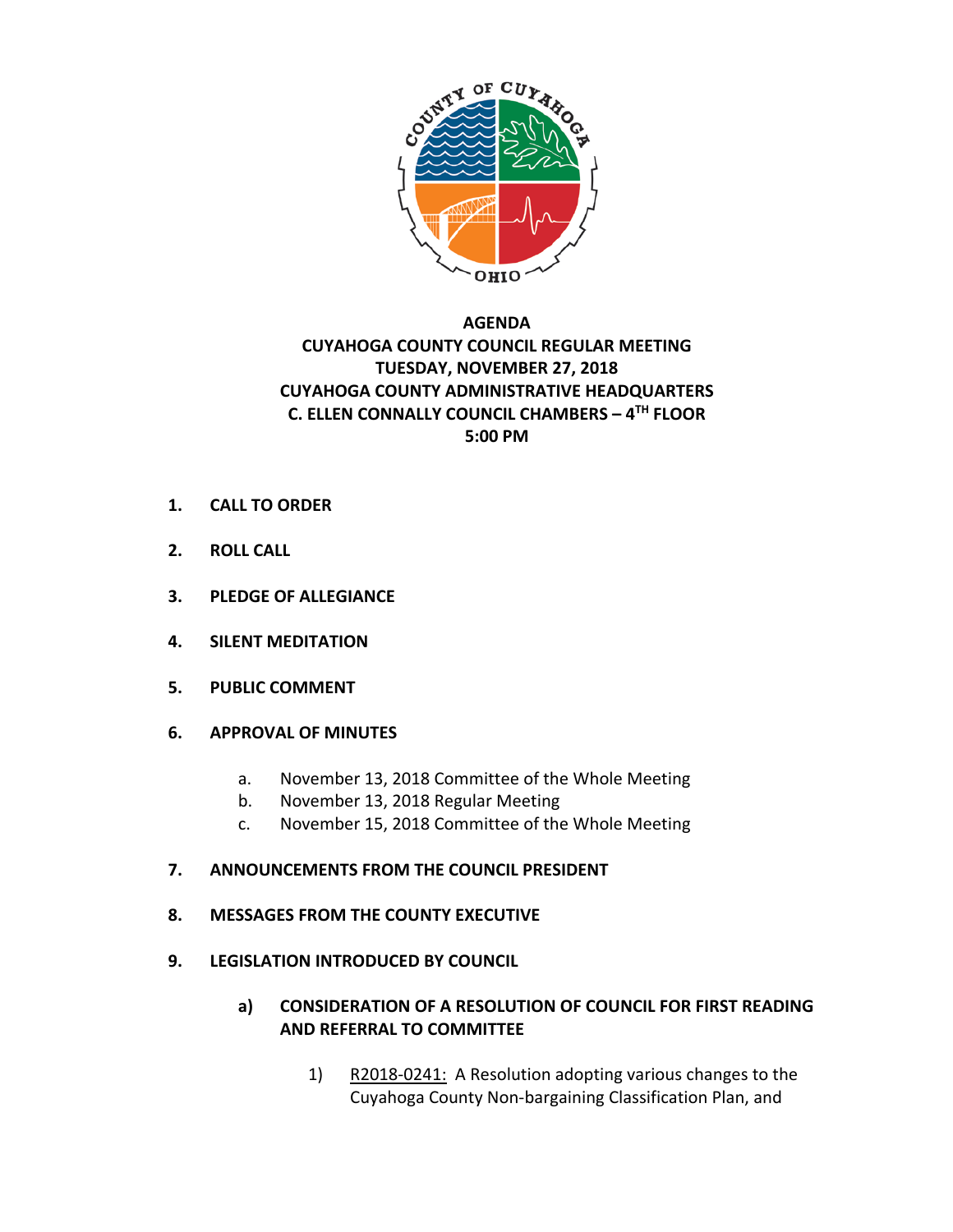declaring the necessity that this Resolution become immediately effective.

Sponsors: Councilmember Brown on behalf of Cuyahoga County Personnel Review Commission

### **b) CONSIDERATION OF A RESOLUTION OF COUNCIL FOR SECOND READING ADOPTION UNDER SUSPENSION OF RULES**

1) R2018-0224: A Resolution approving The MetroHealth System Year 2019 Budget, in accordance with Ohio Revised Code Section 339.06(D), with the understanding that the allocation of County funds to the System has been made through adoption of the 2018/2019 Biennial Operating Budget and Capital Improvements Program for 2019; and declaring the necessity that this Resolution become immediately effective.

Sponsors: Council President Brady on behalf of The MetroHealth System

# **c) COMMITTEE REPORT AND CONSIDERATION OF A RESOLUTION OF COUNCIL FOR SECOND READING ADOPTION UNDER SUSPENSION OF RULES**

1) R2018-0225: A Resolution approving The MetroHealth System's policies and procedures to participate in one or more joint purchasing associations for the purpose of acquiring supplies, equipment and services provided through joint purchasing arrangements in order to achieve beneficial purchasing arrangements for the year 2019, in accordance with Ohio Revised Code Section 339.05; and declaring the necessity that this Resolution become immediately effective.

Sponsors: Councilmember Tuma on behalf of The MetroHealth System

Committee Assignment and Chair: Public Works, Procurement & Contracting – Tuma

## **d) CONSIDERATION OF A RESOLUTION OF COUNCIL FOR THIRD READING ADOPTION**

1) R2018-0210: A Resolution authorizing a Community Development Fund grant in the amount of \$150,000.00 to Cleveland Cultural Gardens Federation for the benefit of the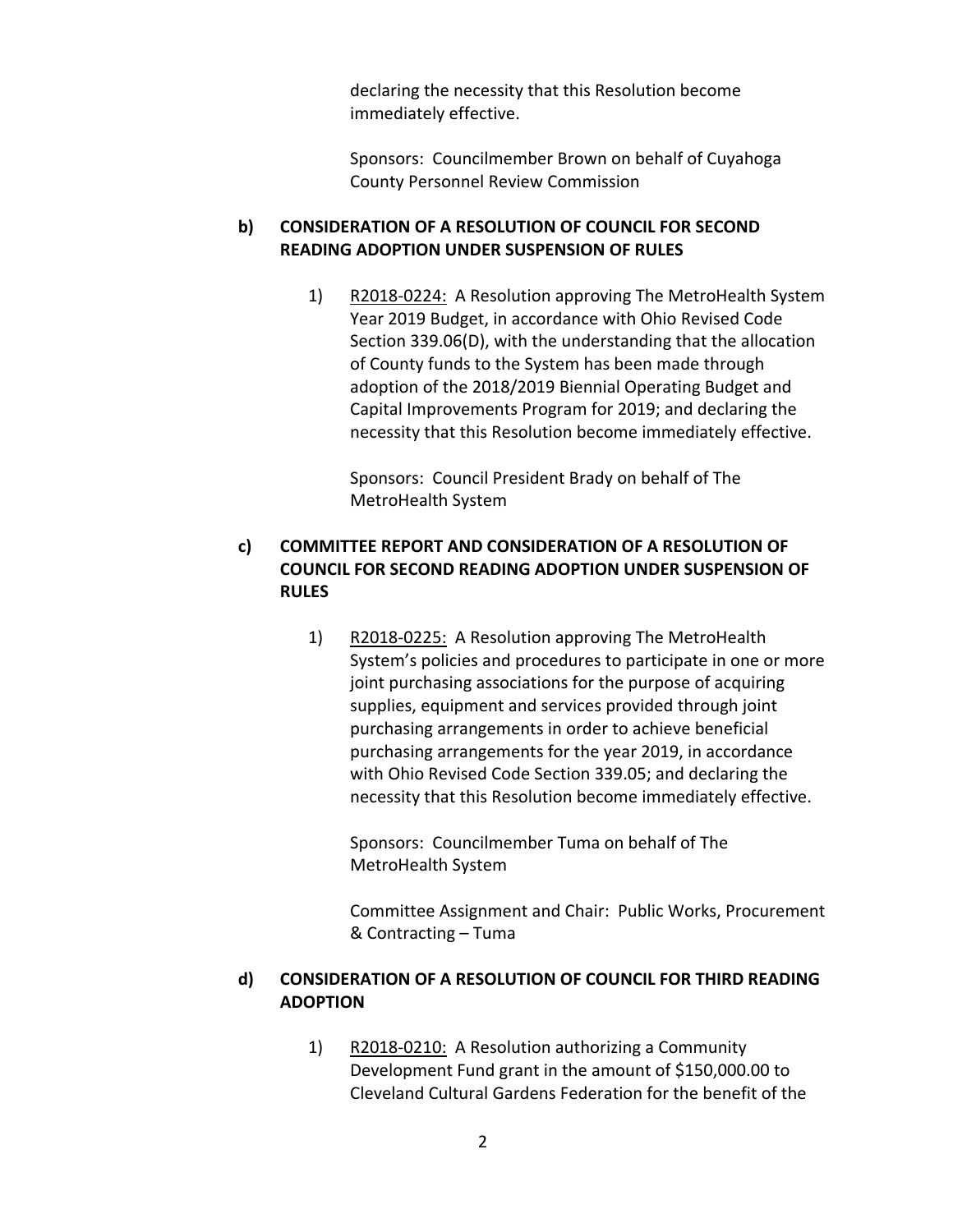Centennial Peace Plaza Project, located in Rockefeller Park in the City of Cleveland; authorizing County Council Staff to prepare all documents to effectuate said grant; and authorizing the County Executive to execute all documents consistent with said grant and this Resolution.

Sponsors: Councilmembers Houser and Simon

## **e) CONSIDERATION OF AN ORDINANCE OF COUNCIL FOR THIRD READING ADOPTION**

1) O2018-0012: An Ordinance amending Section 704.01 of the Cuyahoga County Code to reauthorize the designation of the Additional DTAC Fee through 12/31/2019, and declaring the necessity that this Ordinance become immediately effective.

Sponsors: Councilmembers Brady, Jones, Simon and Miller

### **10. LEGISLATION INTRODUCED BY EXECUTIVE**

### **a) CONSIDERATION OF RESOLUTIONS FOR FIRST READING ADOPTION UNDER SUSPENSION OF RULES**

1) R2018-0242: A Resolution amending the 2018/2019 Biennial Operating Budget for 2018 by providing for additional fiscal appropriations from the General Fund and other funding sources, for appropriation transfers between budget accounts and for cash transfers between budgetary funds, to meet the budgetary needs of various County departments, offices and agencies; and declaring the necessity that this Resolution become immediately effective.

Sponsor: County Executive Budish/Fiscal Officer/Office of Budget and Management

2) R2018-0243: A Resolution amending Resolution No. R2018-0048 dated 3/27/2018, which authorized an Economic Development Fund Place-based/Mixed-use Loan in the amount not-to-exceed \$2,000,000.00 for the benefit of the Church and State Mixed-use Project, by changing the name of the borrower from Project 29 Partners, LLC to Project 29 Partners, LLC; Michael Panzica; Graham Veysey; and Brent Zimmerman, jointly and severally, and by changing the address of the Project from 2850 Detroit Avenue in the City of Cleveland to 2861 Detroit Avenue in the City of Cleveland; and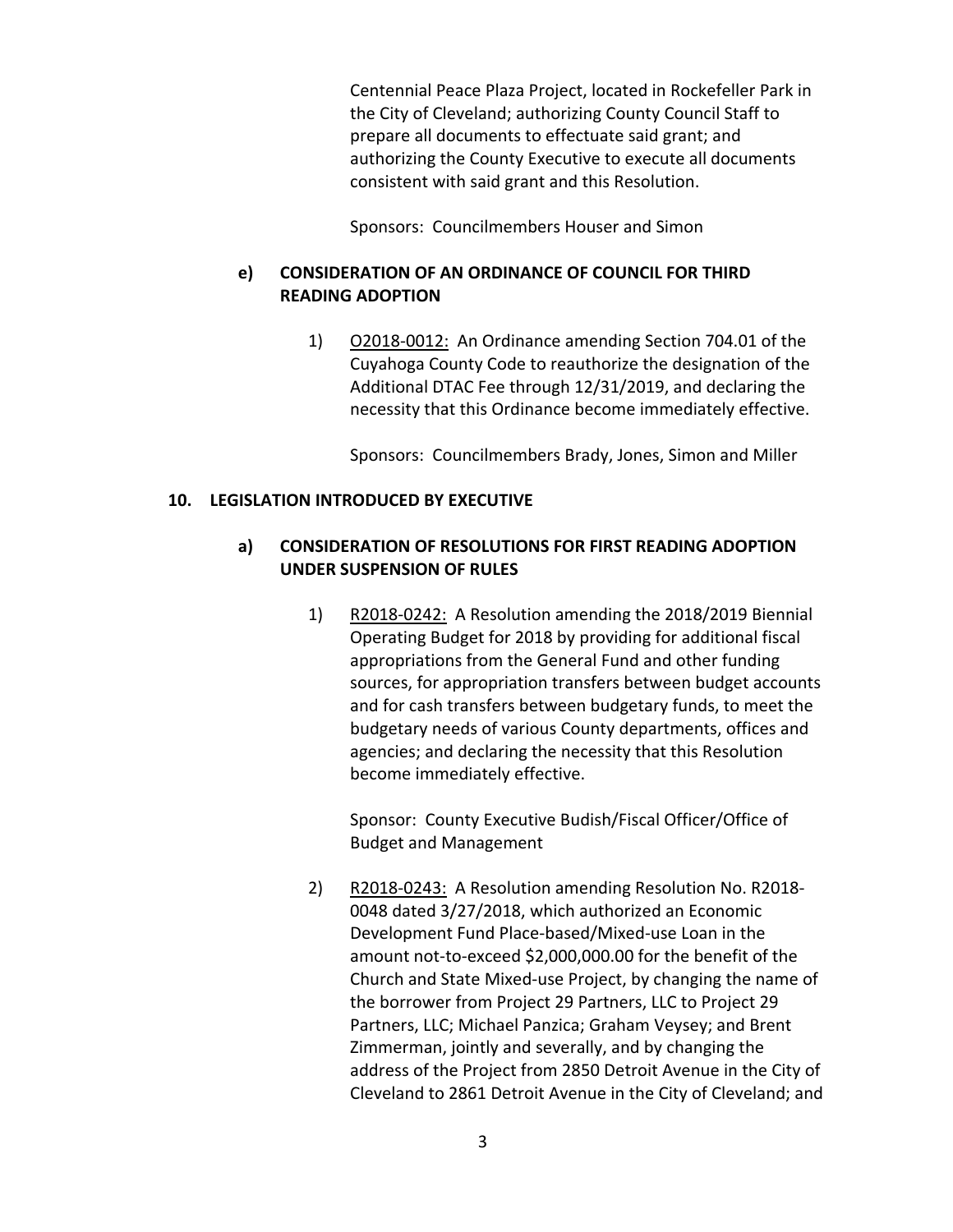declaring the necessity that this Resolution become immediately effective.

Sponsor: County Executive Budish/Department of Development

### **b) CONSIDERATION OF RESOLUTIONS FOR FIRST READING AND REFERRAL TO COMMITTEE**

1) R2018-0244: A Resolution authorizing an amendment to a Qualified Management Agreement with Hilton Management LLC relating to management of a Convention Center Hotel to change the scope of services in part to pay for maintenance of the connector tunnel between Hilton Hotel and Huntington Park Garage for the period 5/1/2018 - 5/31/2031 and for additional funds in the amount not-to-exceed \$1,061,000.00; authorizing an addendum to the Qualified Management Agreement to confirm the opening date of the hotel as 6/1/2016; authorizing the County Executive to execute the amendment, addendum and all other documents consistent with this Resolution; and declaring the necessity that this Resolution become immediately effective.

Sponsor: County Executive Budish/Department of Public Works

2) R2018-0245: A Resolution authorizing an amendment to Contract No. CE1800242-01 with Whiting-Turner Contracting Company for design-build services for the Maintenance Yard Consolidation Project for additional funds in the amount notto-exceed \$12,690,000.00; authorizing the County Executive to execute the amendment and all other documents consistent with this Resolution; and declaring the necessity that this Resolution become immediately effective.

Sponsor: County Executive Budish/Department of Public **Works** 

3) R2018-0246: A Resolution making an award on RQ43803 to Perk Company, Inc. in the amount not-to-exceed \$4,499,104.25 for resurfacing Cedar Road from South Green Road to Interstate 271 in the Cities of South Euclid, Beachwood, Lyndhurst and University Heights; authorizing the County Executive to execute the contract and all other documents consistent with said award and this Resolution;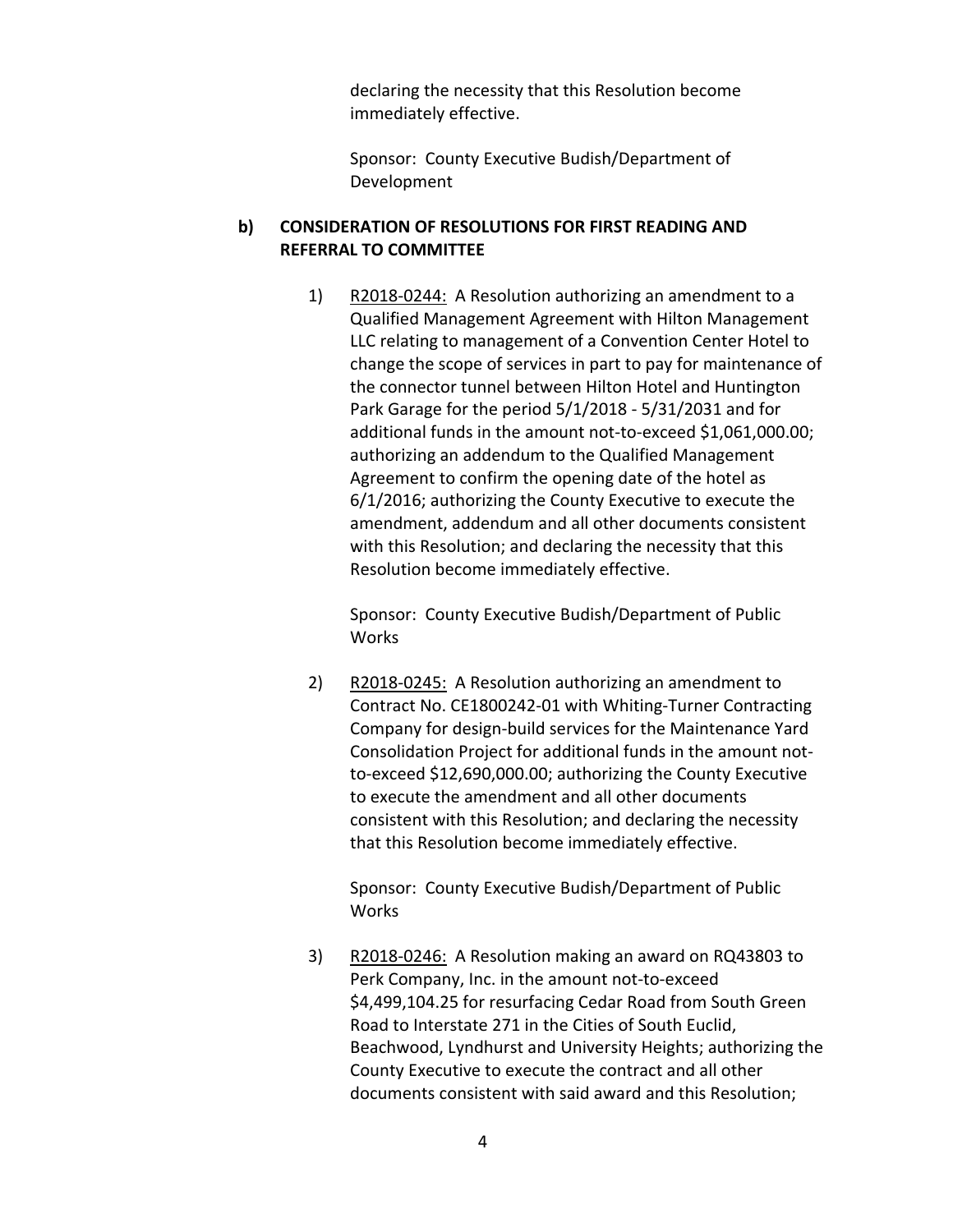and declaring the necessity that this Resolution become immediately effective.

Sponsors: County Executive Budish/Department of Public Works/Division of County Engineer

4) R2018-0247: A Resolution authorizing the County Executive to accept dedication of land for Sweet Gum Trail in Schady Reserve Subdivision (Phase 4), located in Olmsted Township, as a public street (60 feet total) with established setback lines, rights-of-way and easements; authorizing the County Executive to accept dedication of easements for construction, maintenance and operation of public facilities and appurtenances in Schady Reserve Subdivision (Phase 4) to public use granted to the County of Cuyahoga and its corporate successors; authorizing the County Executive to execute the final Plat in connection with said dedications; and declaring the necessity that this Resolution become immediately effective.

Sponsor: County Executive Budish on behalf of Cuyahoga County Planning Commission

5) R2018-0248: A Resolution authorizing a contract with Finch Investment Group, LLC, as purchaser and servicer, in the amount not-to-exceed \$12,000,000.00 for the sale of tax lien certificates; authorizing the County Executive to execute the contract and all other documents consistent with this Resolution; and declaring the necessity that this Resolution become immediately effective.

Sponsor: County Executive Budish/Fiscal Officer/County **Treasurer** 

6) R2018-0249: A Resolution authorizing an amendment to Contract No. CE1600270-01 with Hylant Group, Inc. for insurance brokerage and risk management services for the period 1/1/2017 - 12/31/2018 to exercise an option to extend the time period to 12/31/2019 and for additional funds in the amount not-to-exceed \$1,447,446.00; authorizing the County Executive to execute the amendment and all other documents consistent with this Resolution; and declaring the necessity that this Resolution become immediately effective.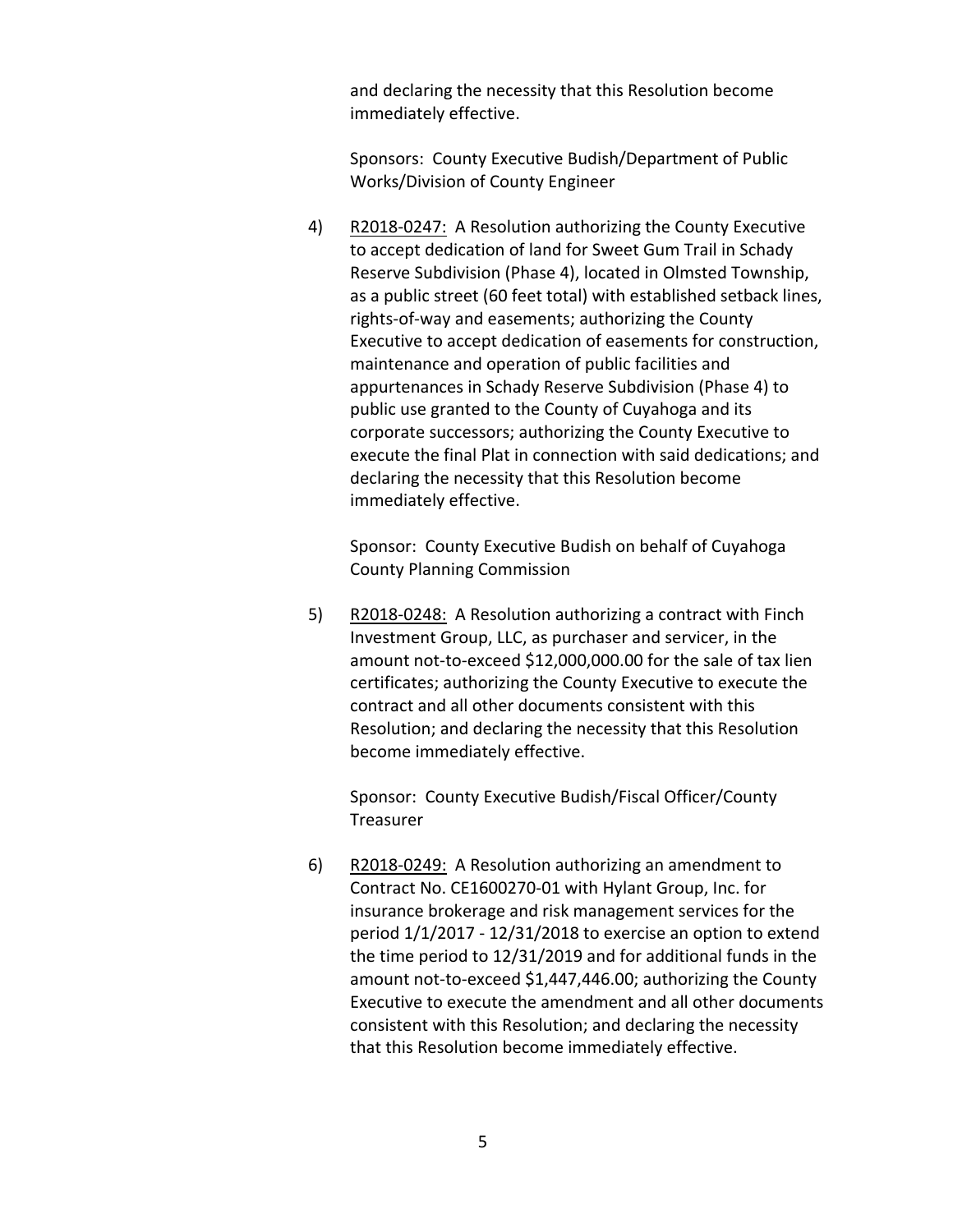Sponsor: County Executive Budish/Department of Law/Division of Risk Management

7) R2018-0250: A Resolution authorizing a Purchase and Sale Agreement with Cuyahoga County Board of Developmental Disabilities in the amount of \$1.00 for the purchase of two vacant parcels known as Permanent Parcel Nos. 673-27-049 and 673-27-050 located in the City of East Cleveland; authorizing the County Executive to execute the purchase agreement, quitclaim deed and all other documents related to this conveyance and consistent with this Resolution; and declaring the necessity that this Resolution become immediately effective.

Sponsors: County Executive Budish on behalf of Cuyahoga County Board of Development Disabilities

8) R2018-0251: A Resolution making an award on RQ43173 to OnSolve Intermediate Holding Company, Inc. in the amount not-to-exceed \$588,000.00 for a Mass Notification System for the period 12/12/2018 - 12/11/2023; authorizing the County Executive to execute the contract and all other documents consistent with said award and this Resolution; and declaring the necessity that this Resolution become immediately effective.

Sponsor: County Executive Budish/Department of Public Safety and Justice Services

9) R2018-0252: A Resolution authorizing an amendment to Contract No. CE1500307-01 with Mid-West Presort Mailing Services, Inc. for electronic certified mail services for the period 10/1/2015 - 9/30/2018 to extend the time period to 12/31/2022 and for additional funds in the amount not-toexceed \$1,000,000.00; authorizing the County Executive to execute the amendment and all other documents consistent with this Resolution; and declaring the necessity that this Resolution become immediately effective.

Sponsor: County Executive Budish/Clerk of Courts

10) R2018-0253: A Resolution authorizing an amendment to a Master Contract with various providers for Out-of-Home Placement and Foster Care Services for the period 1/1/2018 - 12/31/2018, to authorize an exemption with regard to Homes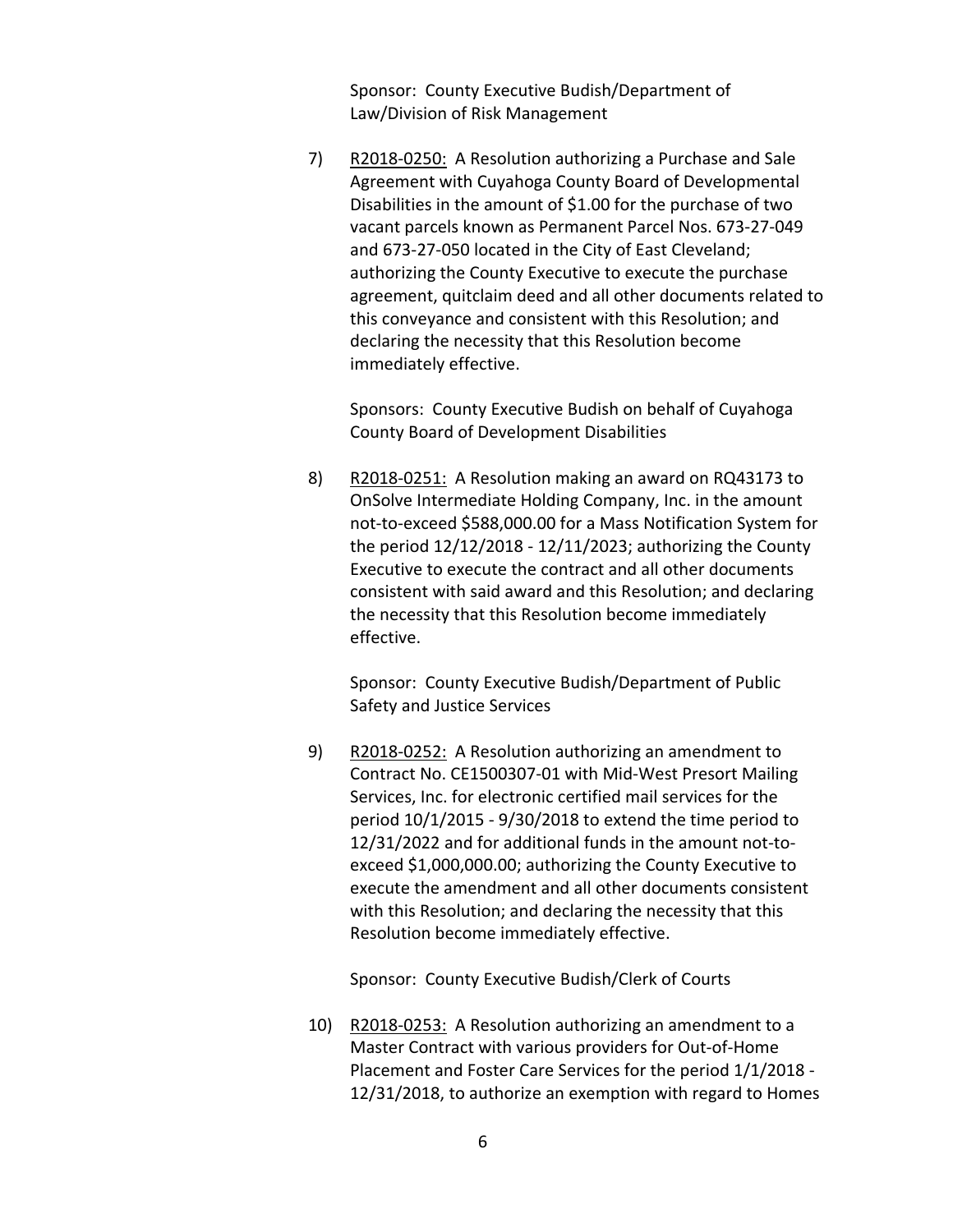for Kids of Ohio, Inc. in accordance with Cuyahoga County Code Section 501.12(B)(10), to add a new provider Homes for Kids of Ohio, Inc. for the period 10/1/2018 - 12/31/2018, to change the scope of services, effective 10/1/2018, and for additional funds in the total amount not-to-exceed \$7,069,870.00; authorizing the County Executive to execute the amendment and all other documents consistent with this Resolution; and declaring the necessity that this Resolution become immediately effective:

- i) Previously approved providers:
	- a. Adelphoi Village, Inc.
	- b. Applewood Centers, Inc.
	- c. Artis's Tender Love & Care, Inc.
	- d. The Bair Foundation
	- e. Beech Brook
	- f. Bellefaire Jewish Children's Bureau
	- g. BHC Belmont Pines Hospital, Inc.
	- h. BHC Fox Run Hospital, Inc.
	- i. Caring for Kids, Inc.
	- j. Carrington Youth Academy LLC
	- k. Catholic Charities Corporation
	- l. Christian Children's Home of Ohio, Inc.
	- m. The Cleveland Christian Home Incorporated
	- n. Cornell Abraxas Group, Inc.
	- o. Detroit Behavioral Institute, Inc.
	- p. The Glen Mills Schools
	- q. House of New Hope
	- r. In Focus of Cleveland, Inc.
	- s. Keystone Richland Center LLC
	- t. Lutheran Homes Society, Inc. dba Genacross Family and Youth Services
	- u. Lutheran Metropolitan Ministry
	- v. National Youth Advocate Program, Inc.
	- w. New Beginnings Residential Treatment Center, LLC
	- x. New Directions, Inc.
	- y. OhioGuidestone
	- z. Ohio Mentor, Inc.
	- aa. Pathway Caring for Children
	- bb. Pressley Ridge
	- cc. Quality Care Residential Homes, Inc.
	- dd. Reach Counseling Services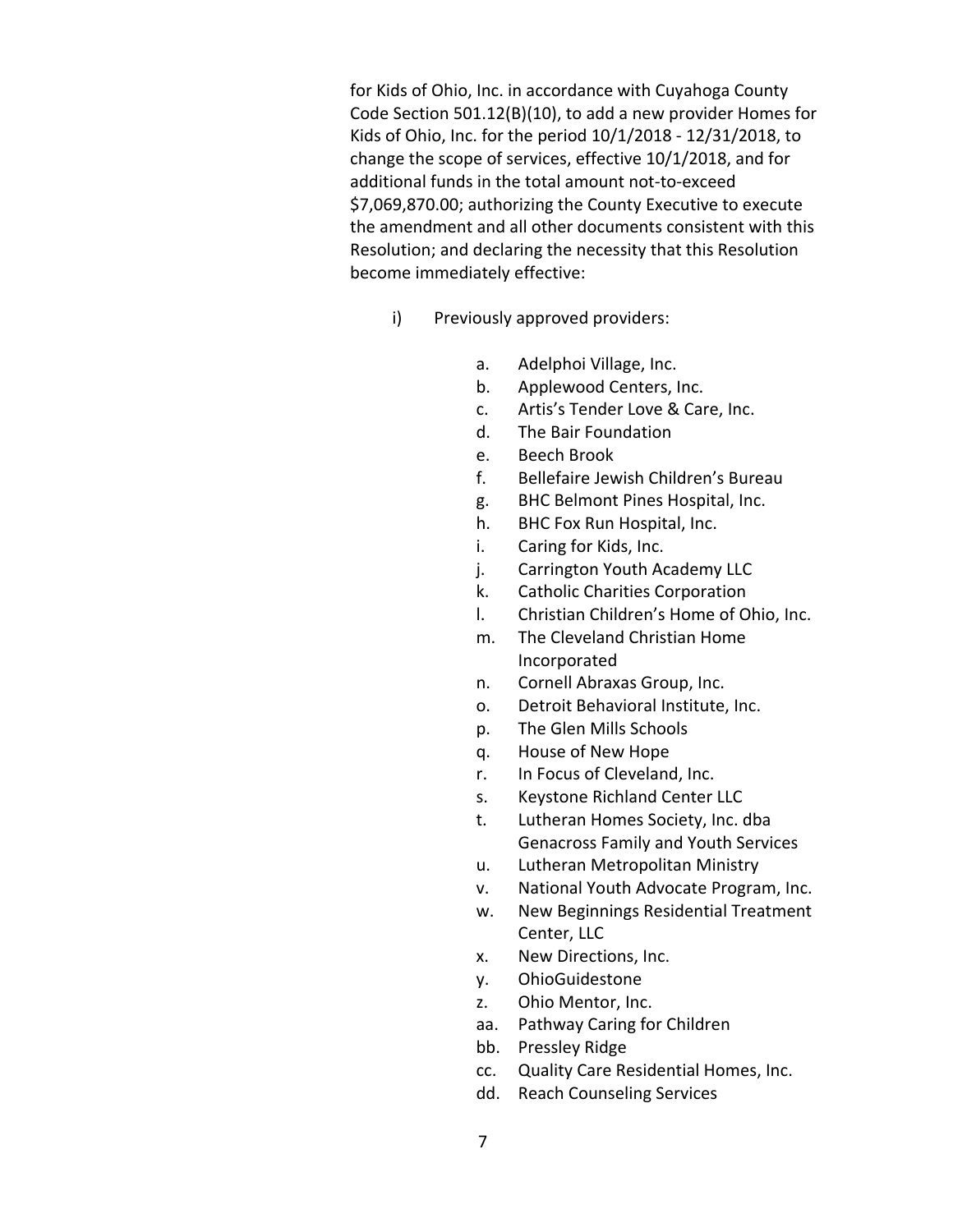- ee. Rite of Passage, Inc.
- ff. Specialized Alternatives for Families and Youth of Ohio, Inc.
- gg. Tri‐State Youth Authority, Inc.
- hh. The Twelve of Ohio, Inc.
- ii. The Village Network
- jj. Gracehaven, Inc.
- kk. Lighthouse Youth Services, Inc.
- ll. RTC Resource Acquisition Corporation
- mm. ENA, Inc. dba Necco Center
- ii) New Provider:
	- a. Homes for Kids of Ohio, Inc.

Sponsor: County Executive Budish/Department of Health and Human Services/Division of Children and Family Services

- 11) R2018-0254: A Resolution authorizing an amendment to a Master Contract with various providers for Out-of-Home Placement and Foster Care Services for the period 1/1/2018 - 12/31/2018 to extend the time period to 12/31/2019, to authorize an exemption with regard to Youth for Tomorrow – New Life Center, Inc. and Multi County Juvenile Attention System in accordance with Cuyahoga County Code Section 501.12(B)(10), to add various new providers and for additional funds in the total amount not-to-exceed \$46,200,000.00; authorizing the County Executive to execute the amendment and all other documents consistent with this Resolution; and declaring the necessity that this Resolution become immediately effective:
	- i) Previously approved providers:
		- a. Adelphoi Village, Inc.
		- b. Applewood Centers, Inc.
		- c. Artis's Tender Love & Care, Inc.
		- d. The Bair Foundation
		- e. Beech Brook
		- f. Bellefaire Jewish Children's Bureau
		- g. BHC Belmont Pines Hospital, Inc.
		- h. BHC Fox Run Hospital, Inc.
		- i. Caring for Kids, Inc.
		- j. Carrington Youth Academy LLC
		- k. Catholic Charities Corporation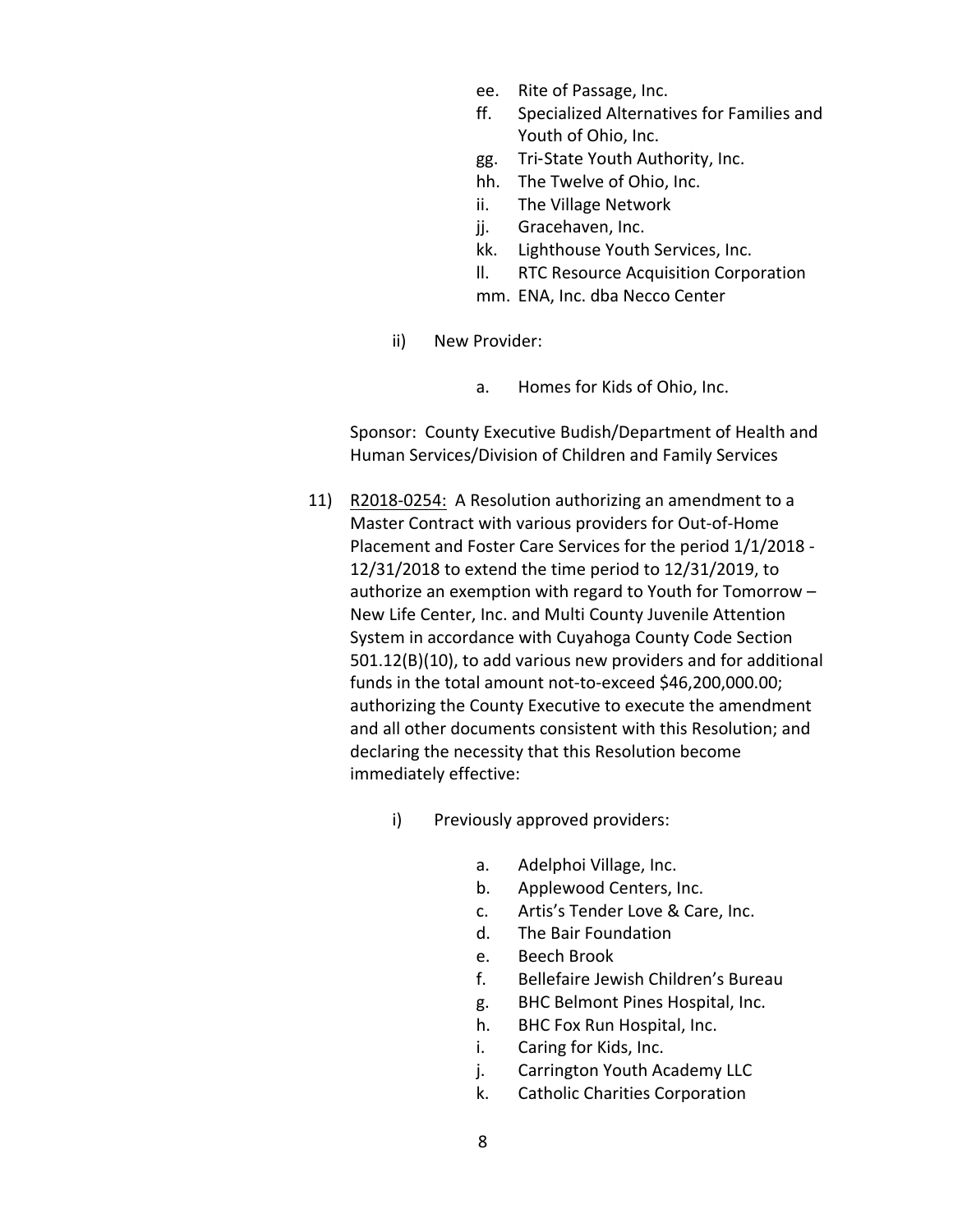- l. Christian Children's Home of Ohio, Inc.
- m. The Cleveland Christian Home Incorporated
- n. Cornell Abraxas Group, Inc.
- o. Detroit Behavioral Institute, Inc.
- p. The Glen Mills Schools
- q. House of New Hope
- r. In Focus of Cleveland, Inc.
- s. Keystone Richland Center LLC
- t. Lutheran Homes Society, Inc. dba Genacross Family and Youth Services
- u. Lutheran Metropolitan Ministry
- v. National Youth Advocate Program, Inc.
- w. New Beginnings Residential Treatment Center, LLC
- x. New Directions, Inc.
- y. OhioGuidestone
- z. Ohio Mentor, Inc.
- aa. Pathway Caring for Children
- bb. Pressley Ridge
- cc. Quality Care Residential Homes, Inc.
- dd. Reach Counseling Services
- ee. Rite of Passage, Inc.
- ff. Specialized Alternatives for Families and Youth of Ohio, Inc.
- gg. Tri‐State Youth Authority, Inc.
- hh. The Twelve of Ohio, Inc.
- ii. The Village Network
- jj. Gracehaven, Inc.
- kk. Lighthouse Youth Services, Inc.
- ll. RTC Resource Acquisition Corporation
- mm. ENA, Inc. dba Necco Center
- nn. Homes for Kids of Ohio, Inc.
- ii) New providers:
	- a. Multi County Juvenile Attention System
	- b. Youth for Tomorrow New Life Center, Inc.

Sponsor: County Executive Budish/Department of Health and Human Services/Division of Children and Family Services

12) R2018-0255: A Resolution making awards on RQ42589 to various providers, in the total amount not-to-exceed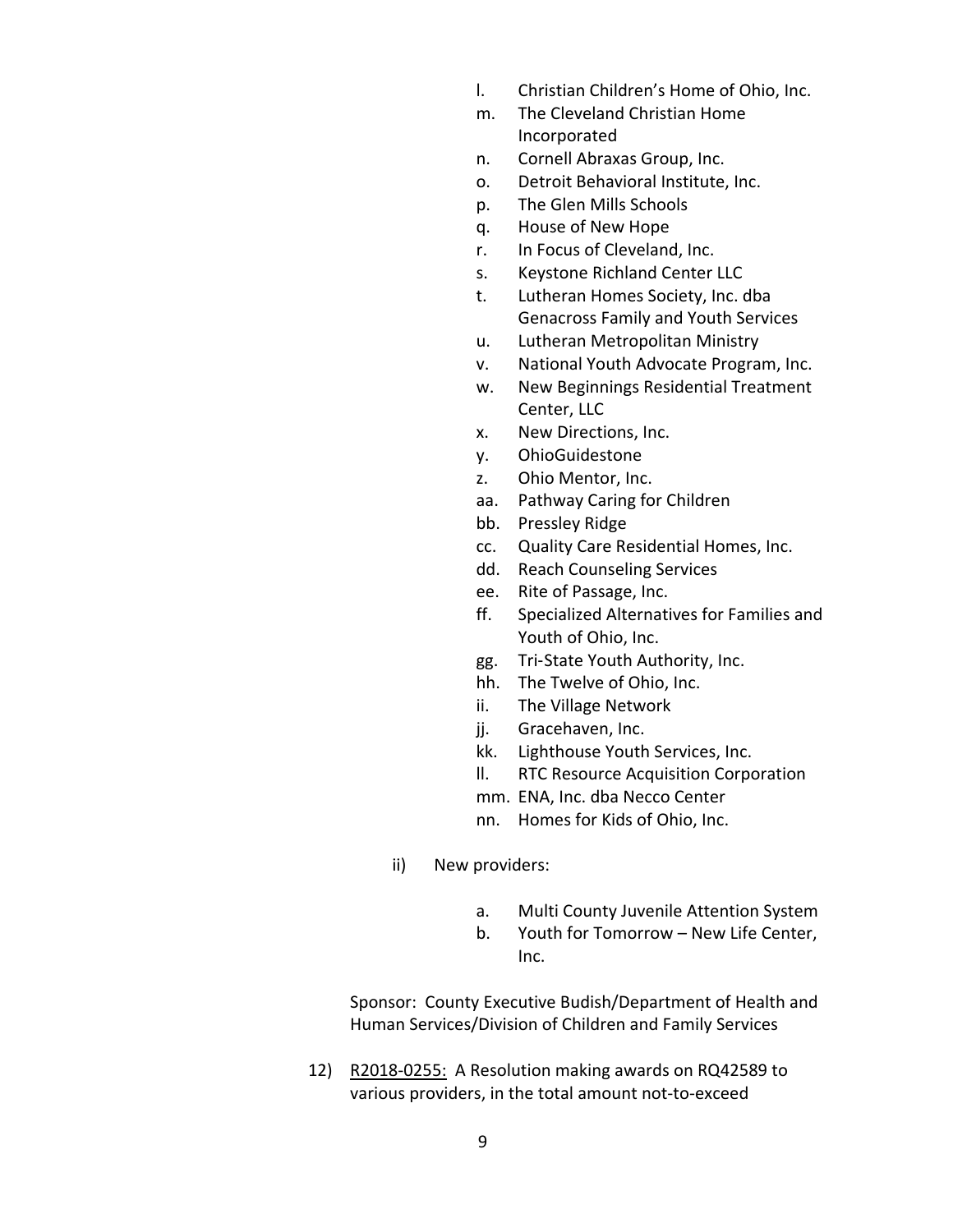\$3,500,000.00, for Family Centered Support Services for At-Risk Children and Families for the period 1/1/2019 - 12/31/2019; authorizing the County Executive to execute the Master Contract and all other documents consistent with said awards and this Resolution; and declaring the necessity that this Resolution become immediately effective:

- i) Applewood Centers, Inc.
- ii) Beech Brook
- iii) Bellefaire Jewish Children's Bureau
- iv) Catholic Charities Corporation
- v) The Cleveland Christian Home Inc.
- vi) Mental Health Services for Homeless Persons, Inc. dba FrontLine Service
- vii) OhioGuidestone
- viii) Ohio Mentor, Inc.
- ix) Pressley Ridge
- x) Specialized Alternative for Families and Youth of Ohio, Inc.

Sponsor: County Executive Budish/Department of Health and Human Services/Division of Children and Family Services

- 13) R2018-0256: A Resolution making awards on RQ42490 to various municipalities and providers, in the total amount notto-exceed \$1,741,596.00, for various services for the Community Social Services Program for the period 1/1/2019 - 12/31/2019; authorizing the County Executive to execute the Master Contract and all other documents consistent with said awards and this Resolution; and declaring the necessity that this Resolution become immediately effective:
	- i) City of Bedford Heights for Transportation services.
	- ii) City of Berea for Adult Development and Transportation services.
	- iii) City of Euclid for Congregate Meals and Transportation services.
	- iv) City of Lakewood for Congregate Meals and Transportation services.
	- v) City of Maple Heights for Congregate Meals and Transportation services.
	- vi) City of Olmsted Falls for Adult Development services.
	- vii) City of Parma Heights for Congregate Meals and Transportation services.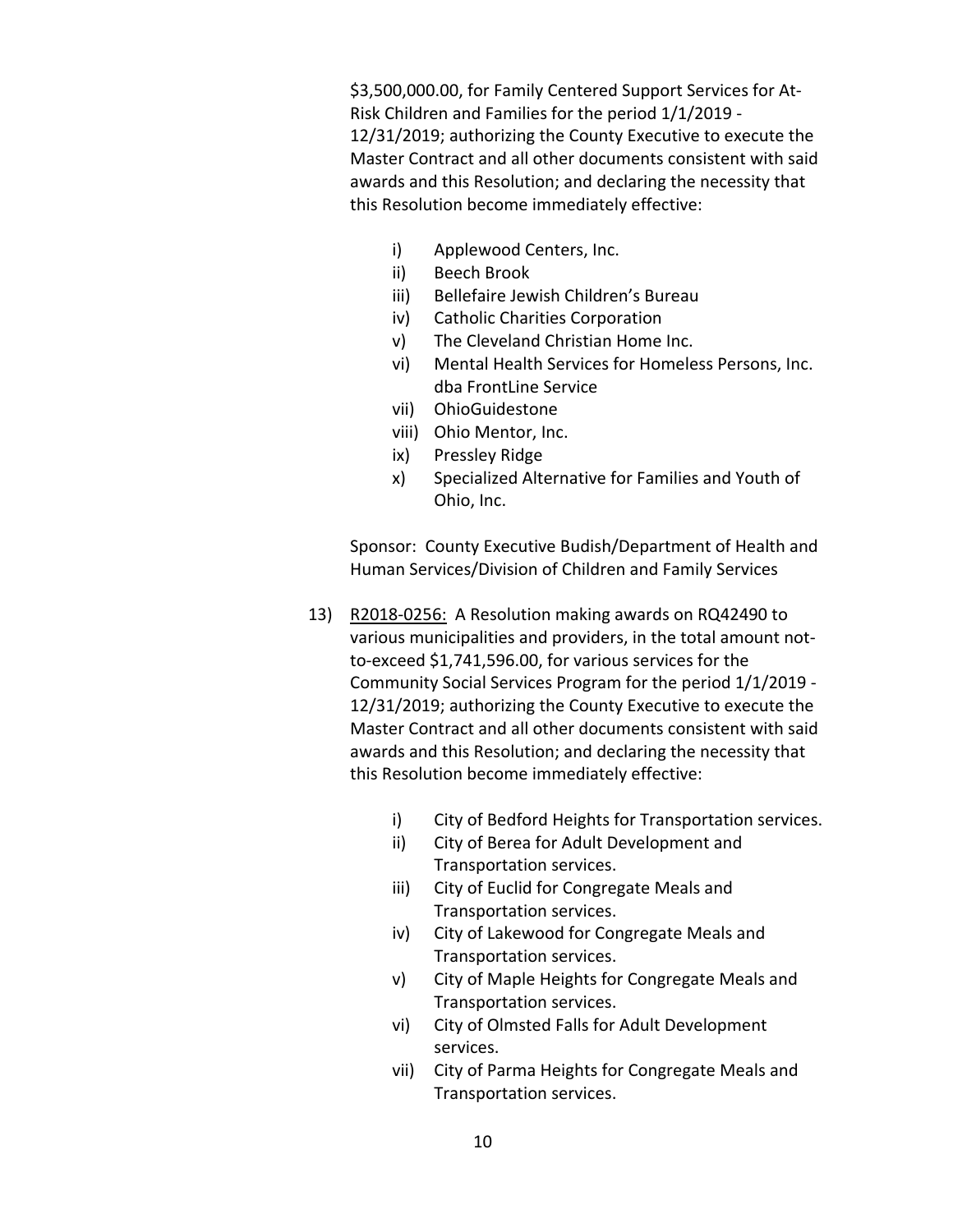- viii) City of Solon for Adult Development services.
- ix) City of Strongsville for Adult Development and Transportation services.
- x) Catholic Charities Corporation on behalf of Fatima Family Center for Adult Development services.
- xi) Catholic Charities Corporation on behalf of Hispanic Senior Center for Adult Development and Transportation services.
- xii) Catholic Charities Corporation on behalf of St. Martin de Porres Family Center for Adult Development and Transportation services.
- xiii) Catholic Charities Corporation on behalf of St. Philip-Neri Family Center for Adult Development services.
- xiv) Community Partnership on Aging for Congregate Meals and Transportation services.
- xv) The East End Neighborhood House Association for Adult Development, Congregate Meals and Transportation services.
- xvi) Eldercare Services Institute, LLC for Adult Day services.
- xvii) Eliza Bryant Village for Adult Day and Transportation services.
- xviii) The Harvard Community Services Center for Adult Development, Congregate Meals and Transportation services.
- xix) The Mandel Jewish Community Center of Cleveland for Adult Development, Congregate Meals and Transportation services.
- xx) Murtis Taylor Human Services System for Adult Development, Congregate Meals and Transportation services.
- xxi) The Phillis Wheatley Association of Cleveland, Ohio for Congregate Meals services.
- xxii) Rose Centers for Aging Well, LLC for Adult Development, Congregate Meals and Transportation services.
- xxiii) The Salvation Army for Adult Development, Congregate Meals and Transportation services.
- xxiv) Senior Citizen Resources, Inc. for Adult Development, Congregate Meals and Transportation services.
- xxv) University Settlement, Incorporated for Adult Development, Congregate Meals and Transportation services.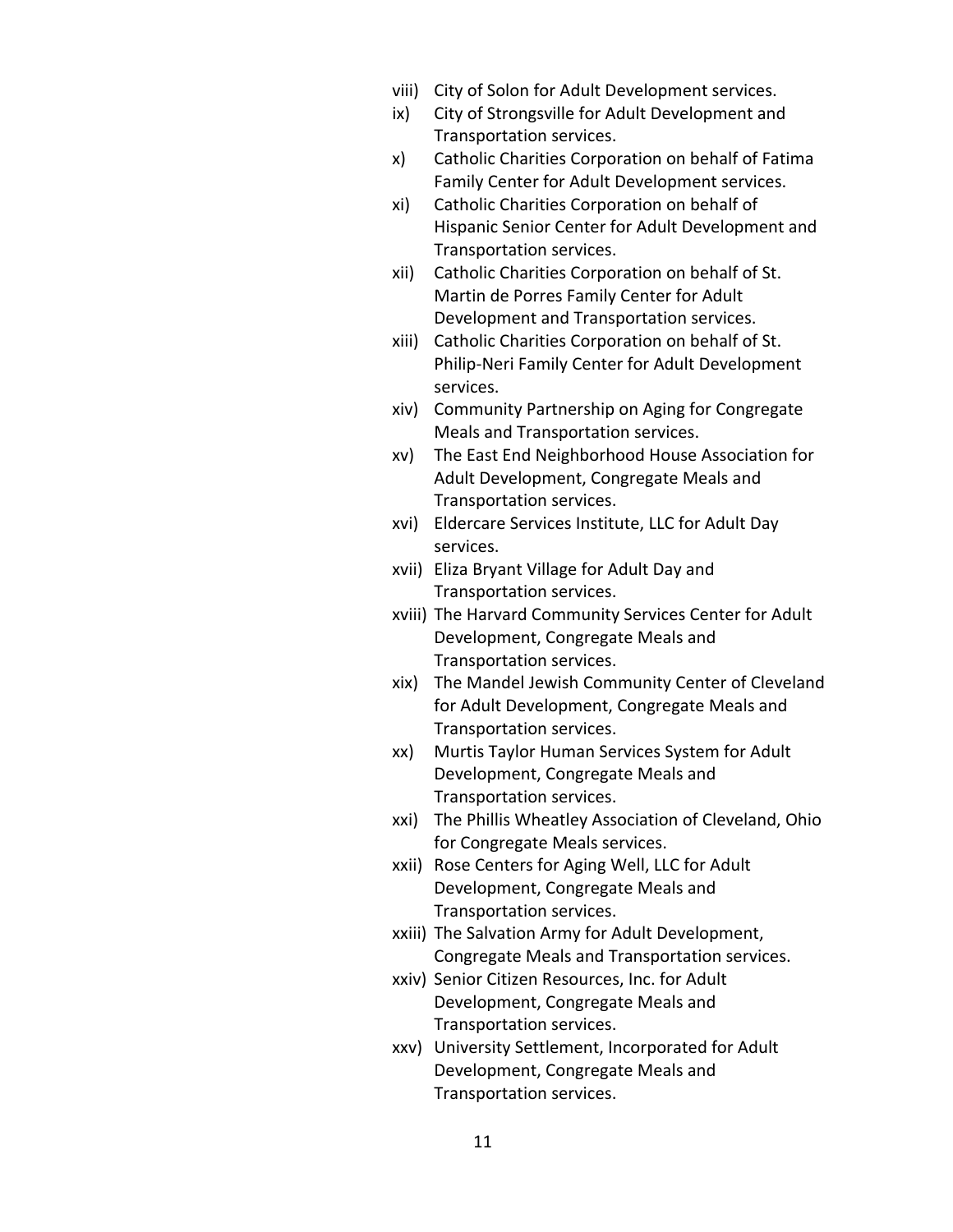xxvi) West Side Community House for Adult Development, Congregate Meals and Transportation services.

Sponsor: County Executive Budish/Department of Health and Human Services/Division of Senior and Adult Services

- 14) R2018-0257: A Resolution authorizing amendments to agreements and a contract with various providers for various programs and services for the Cuyahoga County Fatherhood Initiative for the period 1/1/2018 - 12/31/2018 to extend the time period to 12/31/2019 and for additional funds; authorizing the County Executive to execute the amendments and all other documents consistent with this Resolution; and declaring the necessity that this Resolution become immediately effective:
	- i) Agreements:
		- a. No. AG1700112-01 with Cuyahoga County District Board of Health in the amount not-to-exceed \$70,000.00 for the Prevent Premature Fatherhood Program.
		- b. No. AG1700113-01 with The MetroHealth System in the amount notto-exceed \$44,000.00 for the Boot Camp for New Dads Program.
	- ii) Contract:
		- a. No. CE1700349-01 with Towards Employment Incorporated in the amount not-to-exceed \$484,330.00 for the Network 4 Success Fatherhood Program.

Sponsor: County Executive Budish/Department of Health and Human Services/Cuyahoga Job and Family Services

15) R2018-0258: A Resolution authorizing a contract with United Way of Greater Cleveland in the amount not-to-exceed \$1,095,450.00 for fiscal agent services for emergency food purchases for Cuyahoga County residents for the period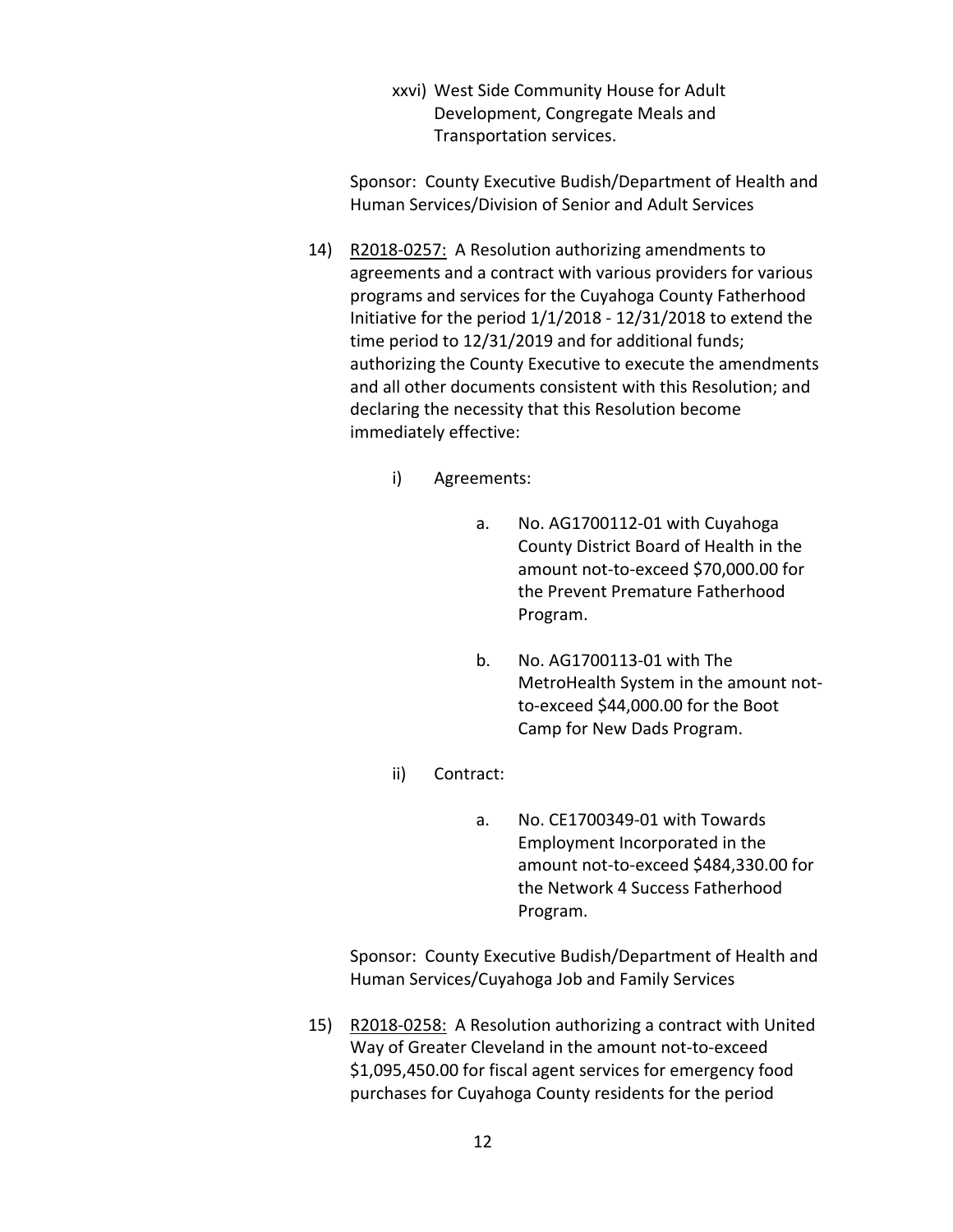1/1/2019 - 12/31/2019; authorizing the County Executive to execute the contract and all other documents consistent with this Resolution; and declaring the necessity that this Resolution become immediately effective.

Sponsor: County Executive Budish/Deparmtent of Health and Human Services/Cuyahoga Job and Family Services

16) R2018-0259: A Resolution authorizing an amendment to Contract No. CE1700066-01 with Lutheran Metropolitan Ministry for emergency shelter services for single adults at the Men's Emergency Shelter, located at 2100 Lakeside Avenue, Cleveland, for the period 5/1/2017 - 12/31/2019 for additional funds in the amount not-to-exceed \$2,081,638.00; authorizing the County Executive to execute the amendment and all other documents consistent with this Resolution; and declaring the necessity that this Resolution become immediately effective.

Sponsor: County Executive Budish/Department of Health and Human Services/Division of Community Initiatives/Office of Homeless Services

## **c) COMMITTEE REPORT AND CONSIDERATION OF A RESOLUTION FOR SECOND READING**

1) R2018-0234: A Resolution authorizing a sole source contract with Manatron, Inc. in the amount not-to-exceed \$593,589.00 for support and maintenance services for the Manatron Visual Property Tax System and Sigma CAMA Software System for the period 1/1/2019 - 12/31/2019; authorizing the County Executive to execute the contract and all other documents consistent with this Resolution; and declaring the necessity that this Resolution become immediately effective.

Sponsor: County Executive Budish/Fiscal Officer/County Treasurer

Committee Assignment and Chair: Finance & Budgeting – Miller

## **d) COMMITTEE REPORTS AND CONSIDERATION OF RESOLUTIONS FOR SECOND READING ADOPTION UNDER SUSPENSION OF RULES**

1) R2018-0216: A Resolution authorizing an amendment to an agreement with Five Star Aviation, LLC for lease of land and a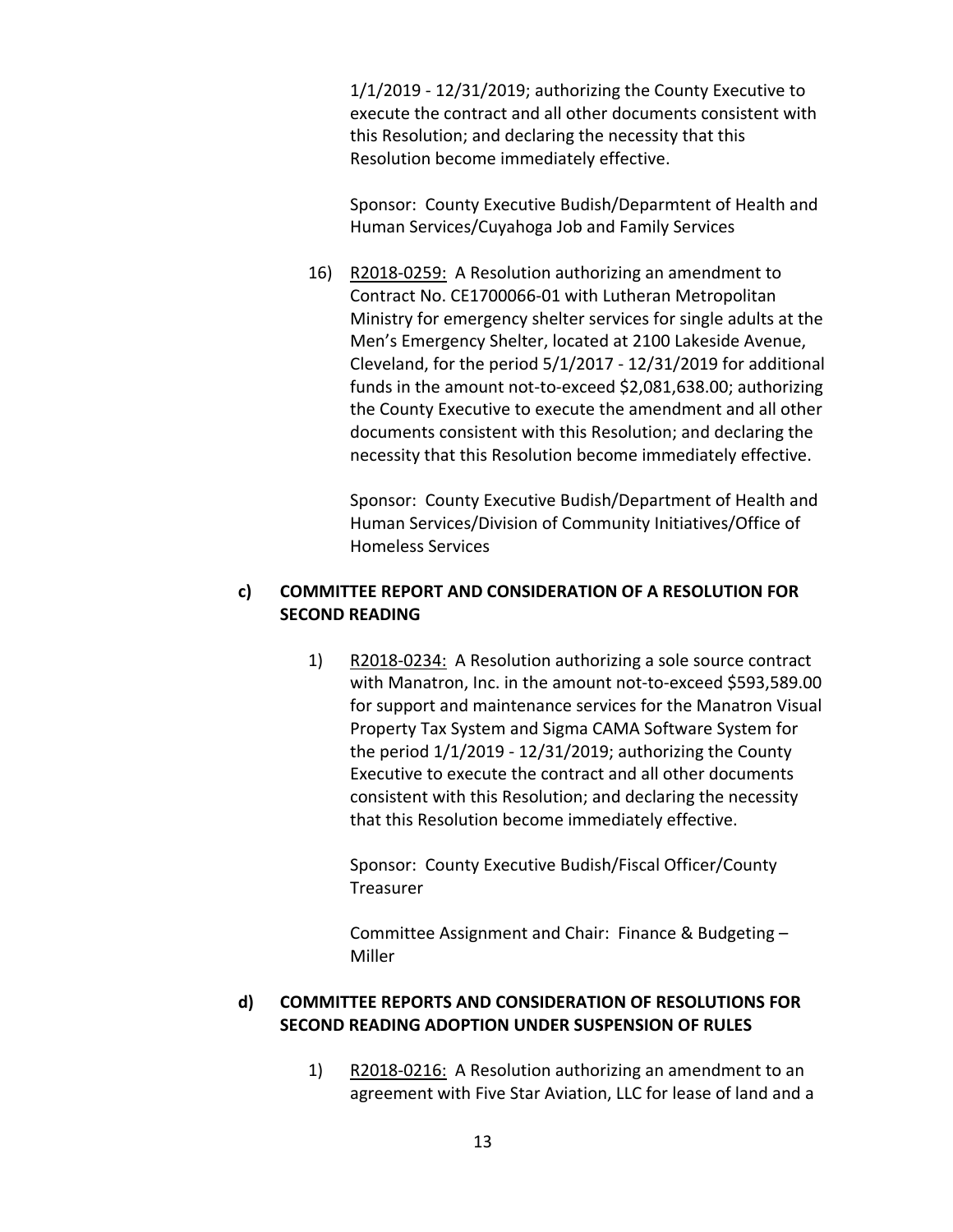corporate hangar facility at the Cuyahoga County Airport, located at 26500 Curtiss-Wright Parkway, Highland Heights, for the period 8/13/1993 - 8/12/2018 to exercise an option to extend the time period to 8/12/2033, to change the terms, effective 8/13/2018, and for additional revenue in the amount not-to-exceed \$1,034,531.25; authorizing the County Executive to execute the amendment and all other documents consistent with this Resolution; and declaring the necessity that this Resolution become immediately effective.

Sponsor: County Executive Budish/Department of Public Works

Committee Assignment and Chair: Public Works, Procurement & Contracting – Tuma

2) R2018-0219: A Resolution authorizing an amendment to Contract No. CE1600077-01 with Youth Opportunities Unlimited for the Temporary Assistance to Needy Families Summer Youth Employment Program for the period 5/1/2016 - 12/31/2018 to extend the time period to 3/31/2019, to change the scope of services, effective 1/1/2019, and for additional funds in the amount not-to-exceed \$1,293,827.00; authorizing the County Executive to execute the amendment and all other documents consistent with this Resolution; and declaring the necessity that this Resolution become immediately effective.

Sponsors: County Executive Budish/Department of Health and Human Services/Cuyahoga Job and Family Services

Committee Assignment and Chair: Health, Human Services & Aging – Conwell

3) R2018-0220: A Resolution authorizing an amendment to Contract No. CE1600093-01 with Catholic Charities Corporation for pre-employment screening services for Ohio Works First applicants for the period 7/1/2016 - 12/31/2018 to extend the time period to 12/31/2019 and for additional funds in the amount not-to-exceed \$522,274.00; authorizing the County Executive to execute the amendment and all other documents consistent with this Resolution; and declaring the necessity that this Resolution become immediately effective.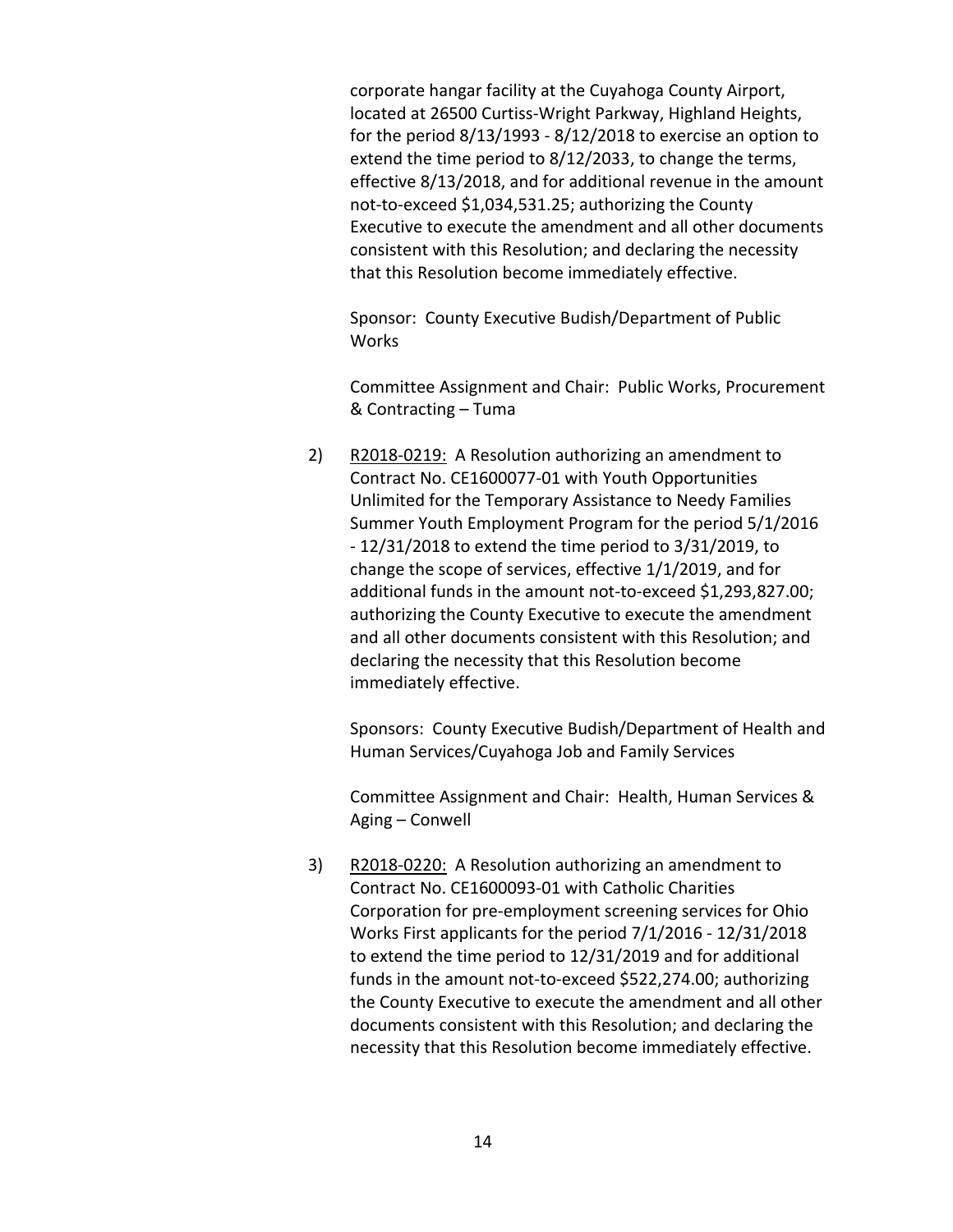Sponsors: County Executive Budish/Department of Health and Human Services/Cuyahoga Job and Family Services

Committee Assignment and Chair: Health, Human Services & Aging – Conwell

- 4) R2018-0221: A Resolution authorizing an amendment to a Master Contract, which includes Nos. CE1700245-01 - CE1700265-01, with various providers for various services for the Cuyahoga OPTIONS for Independent Living Services Program for the period 1/1/2018 - 12/31/2018 to exercise an option to extend the time period to 12/31/2019 and for additional funds in the total amount not-to-exceed \$2,860,766.00; authorizing the County Executive to execute the amendment and all other documents consistent with this Resolution; and declaring the necessity that this Resolution become immediately effective:
	- i) A-1 Health Care, Inc.
	- ii) ABC International Services, Inc.
	- iii) Buckeye Homecare Services, Inc.
	- iv) Casleo Corporation
	- v) Critical Signal Technologies, Inc.
	- vi) Family & Community Services, Inc.
	- vii) First Choice Medical Staffing, Inc.
	- viii) Geocare Inc.
	- ix) Home Care Relief Inc.
	- x) Priority Home Health Care, Inc.
	- xi) Renaissance Home Health Care
	- xii) Rose Centers for Aging Well, LLC
	- xiii) RX Home Healthcare Inc.
	- xiv) Senior Transportation Connection
	- xv) Solutions Premier Training Services
	- xvi) The Benjamin Rose Institute
	- xvii) TOBI Transportation LLC
	- xviii) Transport Assistance, Inc.
	- xix) U First Homecare Services, Inc.
	- xx) Visiting Nurse Association Healthcare Partners of Ohio
	- xxi) Xcel Healthcare Providers Inc.

Sponsor: County Executive Budish/Department of Health and Human Services/Division of Senior and Adult Services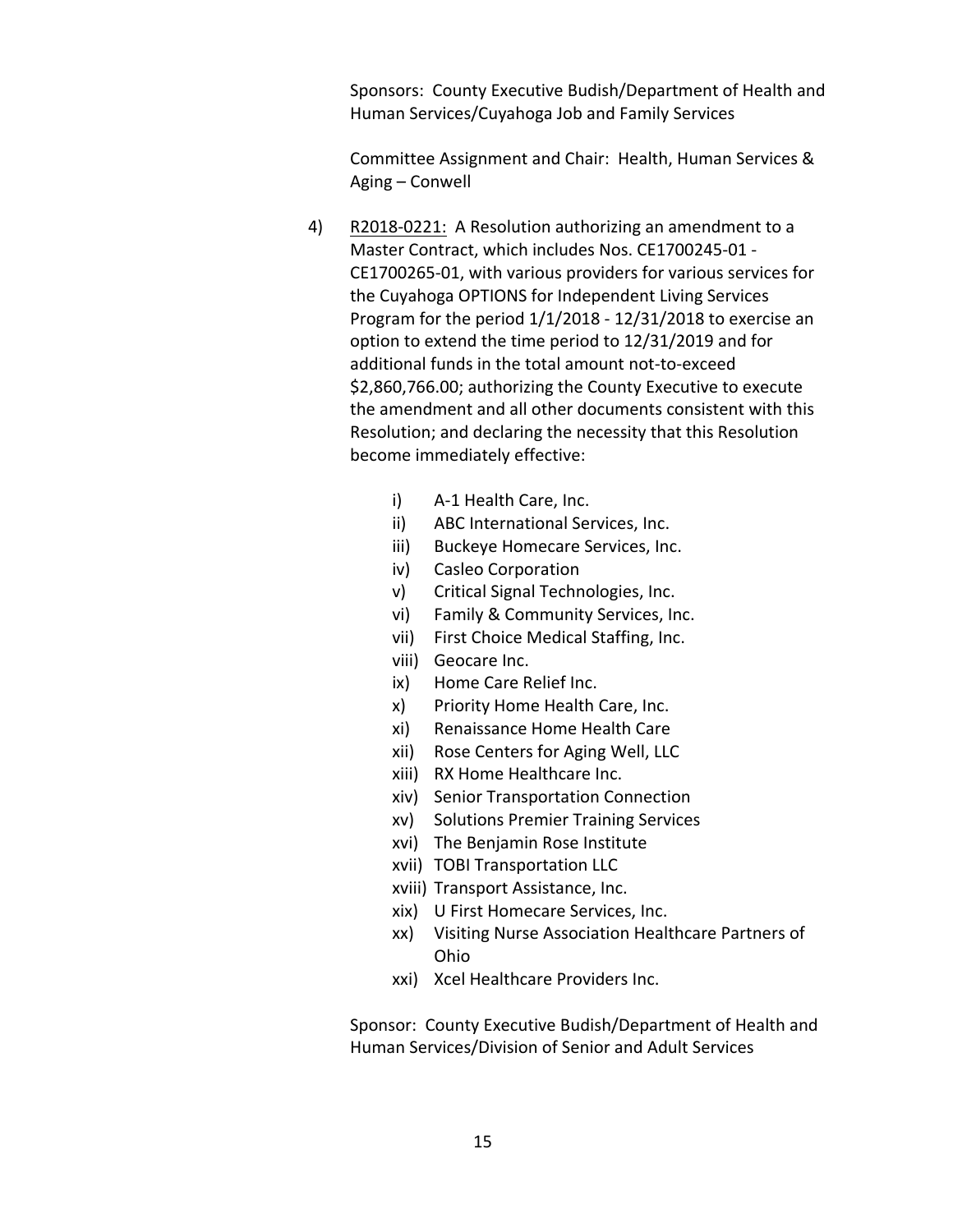Committee Assignment and Chair: Health, Human Services & Aging – Conwell

5) R2018-0222: A Resolution authorizing an amendment to Contract No. CE1700229-01 with Mental Health Services for Homeless Persons, Inc. dba FrontLine Service for coordinated intake and assessment services for homeless individuals and families for the period 1/1/2018 - 12/31/2018 to extend the time period to 12/31/2019 and for additional funds in the amount not-to-exceed \$600,000.00; authorizing the County Executive to execute the amendment and all other documents consistent with this Resolution; and declaring the necessity that this Resolution become immediately effective.

Sponsors: County Executive Budish/Department of Health and Human Services/Division of Community Initiatives/Office of Homeless Services

Committee Assignment and Chair: Health, Human Services & Aging – Conwell

6) R2018-0223: A Resolution authorizing an amendment to Contract No. CE1700230-01 with Emerald Development and Economic Network, Inc. for the Rapid Re-housing Program for homeless individuals and families for the period 1/1/2018 - 12/31/2018 to extend the time period to 12/31/2019 and for additional funds in the amount not-to-exceed \$1,677,615.00; authorizing the County Executive to execute the amendment and all other documents consistent with this Resolution; and declaring the necessity that this Resolution become immediately effective.

Sponsors: County Executive Budish/Department of Health and Human Services/Division of Community Initiatives/Office of Homeless Services

Committee Assignment and Chair: Health, Human Services & Aging – Conwell

7) R2018-0230: A Resolution confirming the County Executive's appointment of Shane Alex Pellom, upon his taking the oath of office, as Director of the Department of Public Safety and Justice Services; and declaring the necessity that this Resolution become immediately effective. [Pending Committee Recommendation]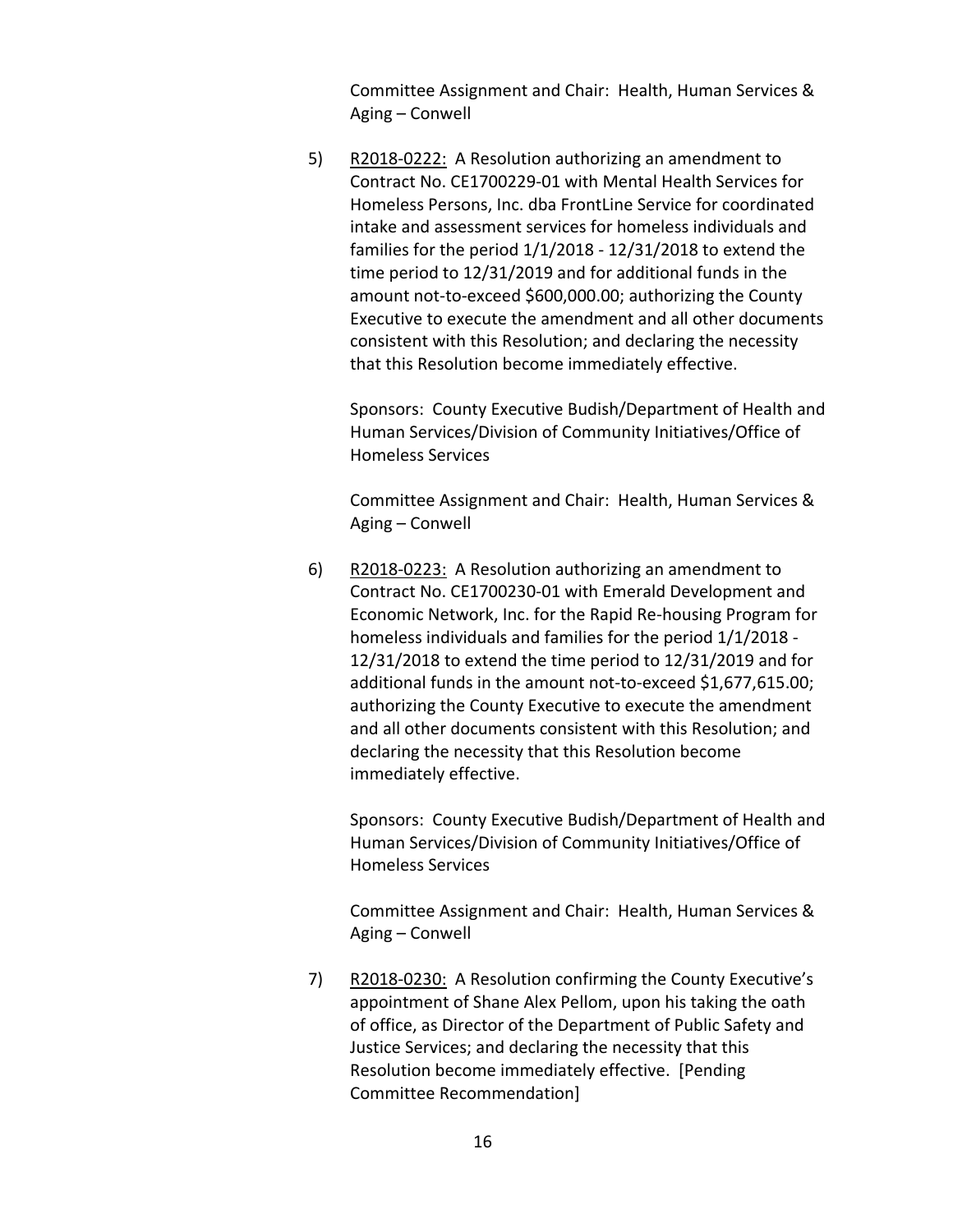Sponsor: County Executive Budish

Committee Assignment and Chair: Committee of the Whole – Brady

8) R2018-0231: A Resolution authorizing an amendment to an agreement with CGF Realty LLC (formerly BSREP II Multifamily LLC) for lease of land and a facility located at 1 AEC Parkway, Richmond Heights, for the period 10/16/1990 - 10/15/2025 to extend the time period to 10/15/2068, to change the terms, effective 11/16/2018, and for additional revenue in the amount not-to-exceed \$967,903.87; authorizing the County Executive to execute the amendment and all other documents consistent with this Resolution; and declaring the necessity that this Resolution become immediately effective.

Sponsor: County Executive Budish/Department of Public **Works** 

Committee Assignment and Chair: Public Works, Procurement & Contracting – Tuma

9) R2018-0232: A Resolution authorizing an amendment to an agreement with Progressive Casualty Insurance Company for lease of land and a corporate hangar facility at the Cuyahoga County Airport, located at 26340 Curtiss-Wright Parkway, Richmond Heights, for the period 10/1/2006 - 9/30/2011 to exercise options to extend the time period to 9/30/2021 and for additional revenue in the amount not-to-exceed \$960,574.40; authorizing the County Executive to execute the amendment and all other documents consistent with this Resolution; and declaring the necessity that this Resolution become immediately effective.

Sponsor: County Executive Budish/Department of Public **Works** 

Committee Assignment and Chair: Public Works, Procurement & Contracting – Tuma

10) R2018-0233: A Resolution authorizing a First Amendment to Contract No. CE1300539-02 with Sparky Plaza, LLC (formerly Cherandon Plaza, LLC) for lease of space for Auto Title Regional Office West, located at 27029 Brookpark Extension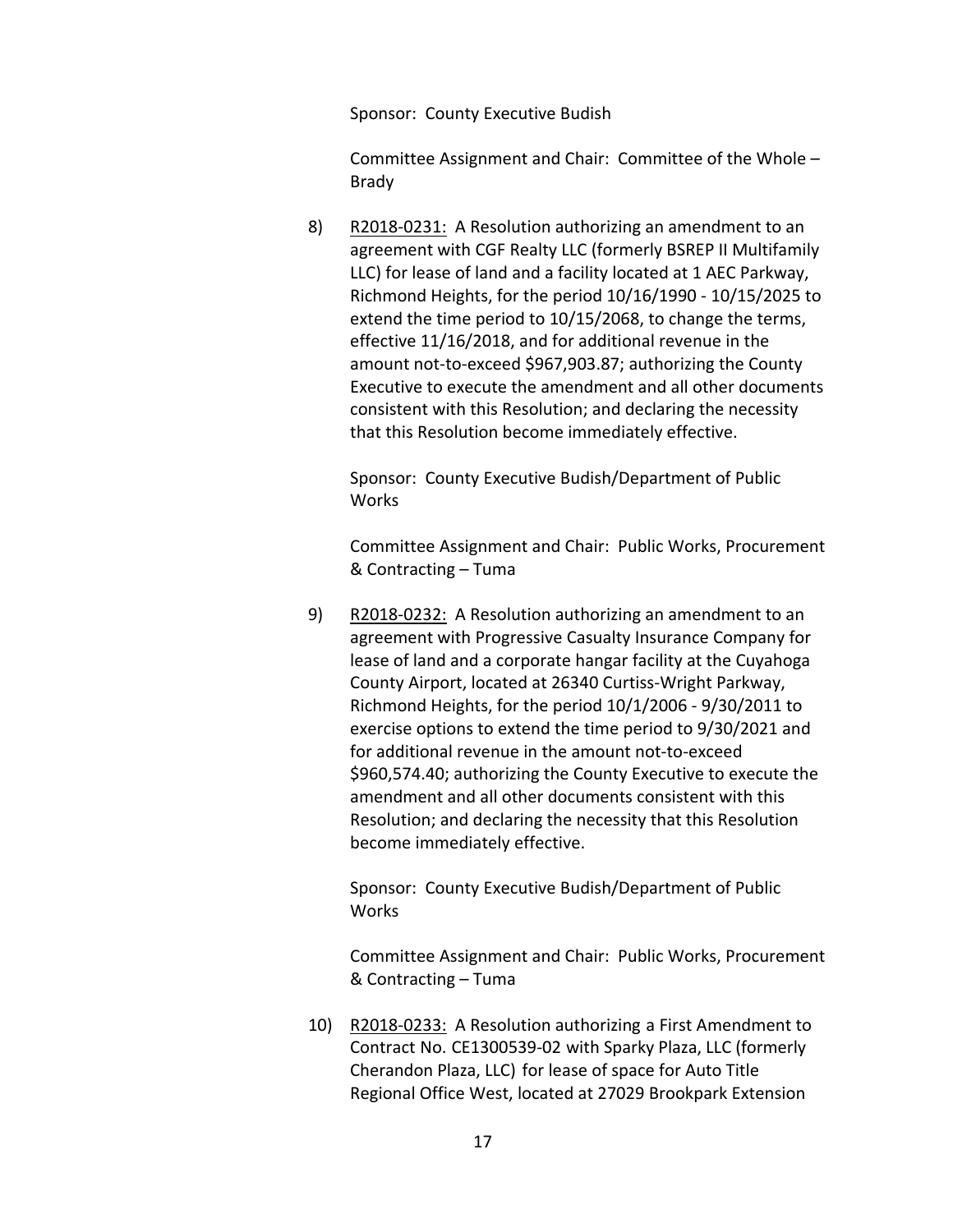Road, North Olmsted, for the period 12/1/2013 - 11/30/2018 to exercise an option to extend the time period to 11/30/2023 and for additional funds in the amount not-to-exceed \$414,800.40; authorizing the County Executive to execute the amendment and all other documents consistent with this Resolution; and declaring the necessity that this Resolution become immediately effective.

Sponsor: County Executive Budish/Department of Public Works on behalf of Fiscal Officer

Committee Assignment and Chair: Public Works, Procurement & Contracting – Tuma

- 11) R2018-0235: A Resolution authorizing amendments to various contracts in connection with a master services agreement with KeyBank National Association for various program services for the period 5/1/2014 - 12/31/2018 to extend the time period to 12/31/2019 and for additional funds; authorizing the County Executive to execute the amendments and all other documents consistent with this Resolution; and declaring the necessity that this Resolution become immediately effective:
	- i) Nos. CE1400155-01 and CE1400156-01 in the total amount not-to-exceed \$250,000.00 for Corporate Credit Card Program services for duty-related travel.
	- ii) Nos. CE1400157-01 and CE1500263-01 in the total amount not-to-exceed \$129,300.00 for Procurement Card Program services.
	- iii) No. CE1500283-01 in the amount not-to-exceed \$230,000.00 for Commercial Fleet Card Program services.

Sponsor: County Executive Budish/Fiscal Officer/County **Treasurer** 

Committee Assignment and Chair: Finance & Budgeting – Miller

12) R2018-0237: A Resolution authorizing amendments to contracts with various providers for various programs and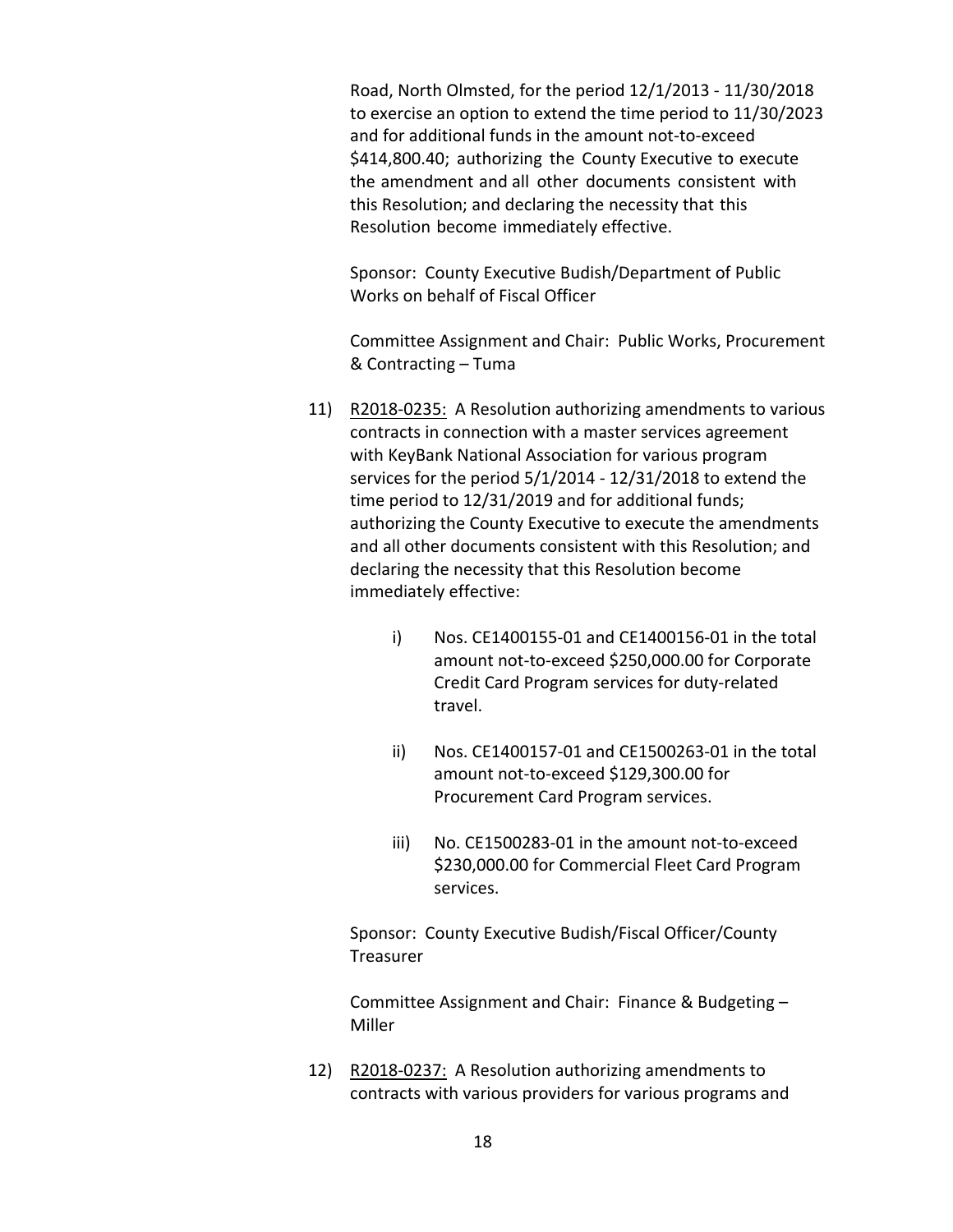services for the Cuyahoga County Fatherhood Initiative for the period 1/1/2018 - 12/31/2018 to extend the time period to 12/31/2019 and for additional funds; authorizing the County Executive to execute the amendments and all other documents consistent with this Resolution; and declaring the necessity that this Resolution become immediately effective:

- i) No. CE1700341-01 with Career Development and Placement Strategies Inc. in the amount not-toexceed \$100,000.00 for the Rising Above Program.
- ii) No. CE1700342-01 with The Children's Museum of Cleveland in the amount not-to-exceed \$30,000.00 for the Dad's Count Program.
- iii) No. CE1700343-01 with The Center for Families and Children in the amount not-to-exceed \$83,000.00 for the Families and Fathers Together Program.
- iv) No. CE1700344-01 with JDC Advertising in the amount not-to-exceed \$70,000.00 for a Public Awareness Campaign.
- v) No. CE1700345-01 with Domestic Violence & Child Advocacy Center in the not-to-exceed \$123,000.00 for the Supervised Visitation Program.
- vi) No. CE1700346-01 with University Settlement, Incorporated in the amount not-to-exceed \$52,000.00 for the Healthy Fathering Program.
- vii) No. CE1700347-01 with Murtis Taylor Human Services System in the amount not-to-exceed \$60,000.00 for the Strong Fathers Program.
- viii) No. CE1700348-01 with Passages Connecting Fathers and Sons, Inc. in the amount not-to-exceed \$100,000.00 for the Jobs for Dads Program.

Sponsor: County Executive Budish/Department of Health and Human Services/Cuyahoga Job and Family Services

Committee Assignment and Chair: Health, Human Services & Aging – Conwell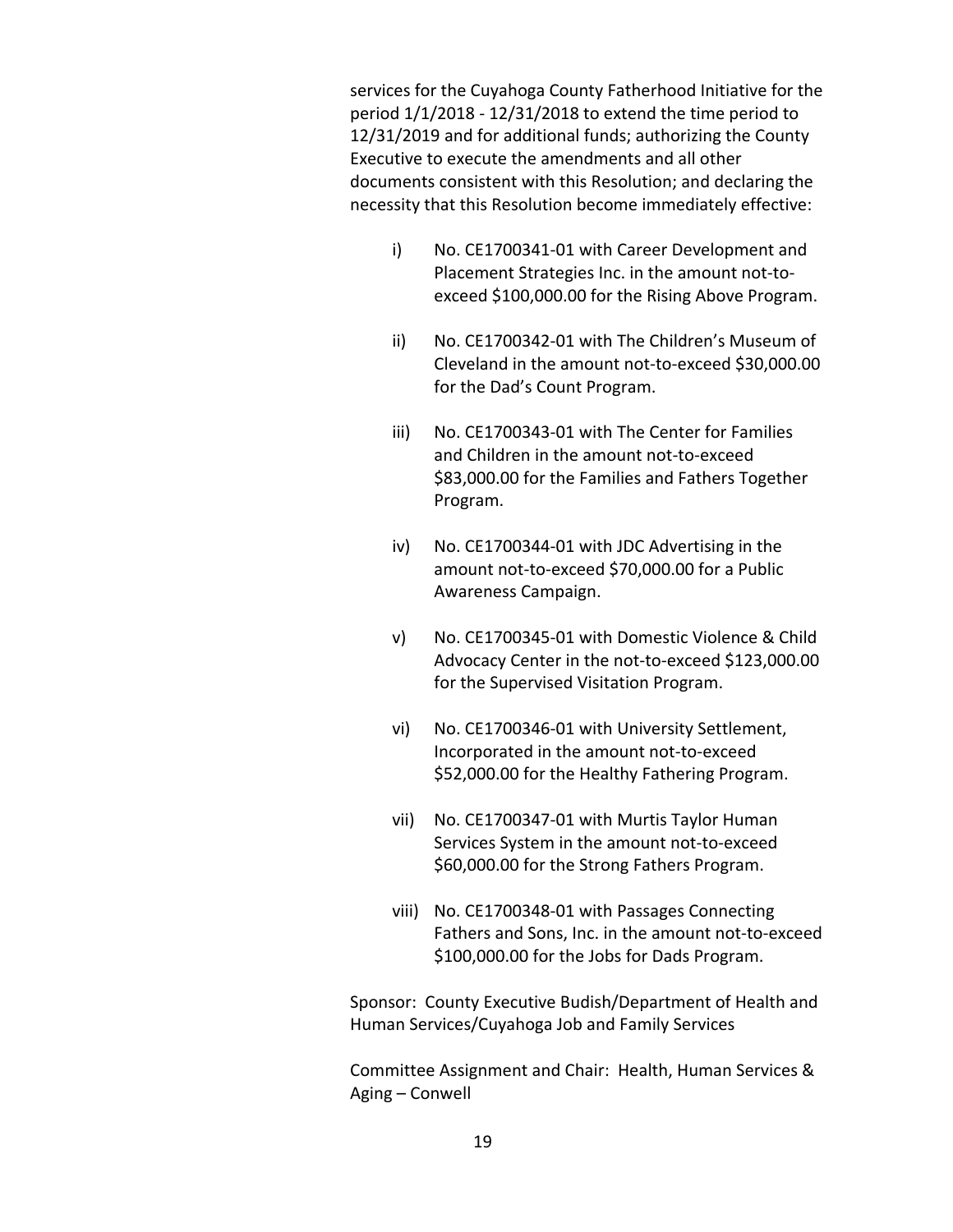13) R2018-0239: A Resolution authorizing an amendment to Contract No. CE1700281-01 with Mental Health Services for Homeless Persons, Inc. dba FrontLine Service for temporary housing for single adults and youth for the period 1/1/2018 - 12/31/2018 to extend the time period to 12/31/2019 and for additional funds in the amount not-to-exceed \$1,422,993.00; authorizing the County Executive to execute the amendment and all other documents consistent with this Resolution; and declaring the necessity that this Resolution become immediately effective.

Sponsor: County Executive Budish/Department of Health and Human Services/Division of Community Initiatives/Office of Homeless Services

Committee Assignment and Chair: Health, Human Services & Aging – Conwell

14) R2018-0240: A Resolution authorizing an amendment to Contract No. CE1800167-01 with Young Women's Christian Association of Greater Cleveland, Ohio (YWCA) for operation and case management services for the Norma Herr Women's Shelter, located at 2227 Payne Avenue, Cleveland, for the period 5/1/2018 - 12/31/2018 to extend the time period to 12/31/2019 and for additional funds in the amount not-toexceed \$2,850,000.00; authorizing the County Executive to execute the amendment and all other documents consistent with this Resolution; and declaring the necessity that this Resolution become immediately effective.

Sponsor: County Executive Budish/Department of Health and Human Services/Division of Community Initiatives/Office of Homeless Services

Committee Assignment and Chair: Health, Human Services & Aging – Conwell

### **e) CONSIDERATION OF A RESOLUTION FOR THIRD READING ADOPTION**

1) R2018-0218: A Resolution authorizing amendments to an agreement and contracts with various providers for various programs and services for youth in connection with the Workforce Innovation and Opportunity Act for the period 7/1/2016 - 6/30/2019 for additional funds; authorizing the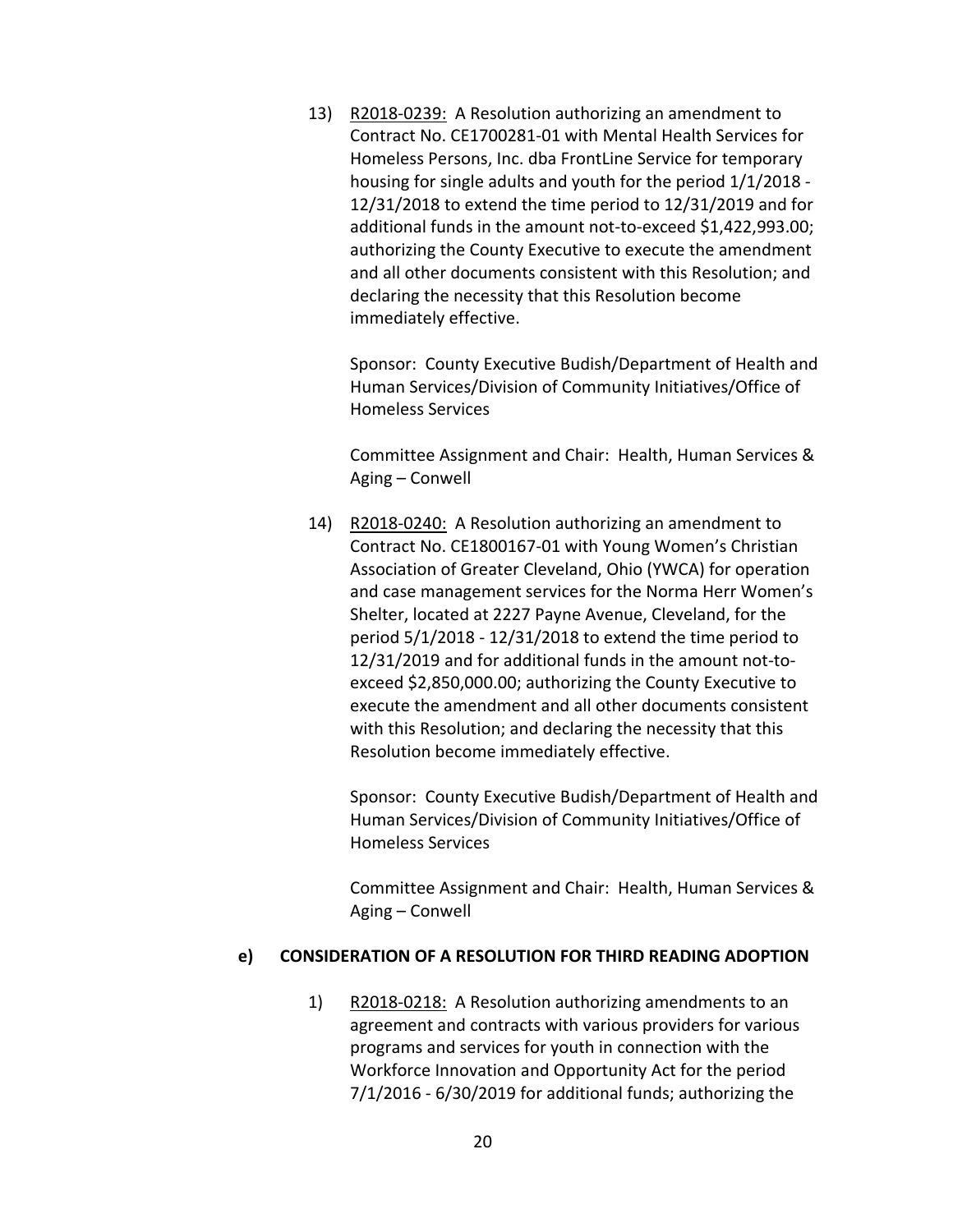County Executive to execute the amendments and all other documents consistent with this Resolution; and declaring the necessity that this Resolution become immediately effective:

- i) Agreement:
	- a. No. AG1600217-01 with Cuyahoga Community College District for In-School and Out-of-School Youth Programs in the amount not-to-exceed \$488,708.00.
- ii) Contracts:
	- a. No. CE1600287-01 with Linking Employment Abilities and Potential for the In-School Youth Program in the amount not-to-exceed \$75,000.00.
	- b. No. CE1600290-01 with Youth Opportunities Unlimited for the Youth Resource Center in the amount not-toexceed \$340,000.00.
	- c. No. CE1600289-01 with Towards Employment, Inc. for the Out-of-School Youth Program, Youth Resource Center and Social Program Administrator support in the amount not-to-exceed \$876,241.00.

Sponsors: County Executive Budish/Department of Workforce Development, in partnership with City of Cleveland/Cuyahoga County Workforce Development Board and Councilmember Houser

### **11. MISCELLANEOUS COMMITTEE REPORTS**

#### **12. MISCELLANEOUS BUSINESS**

**13. ADJOURNMENT**